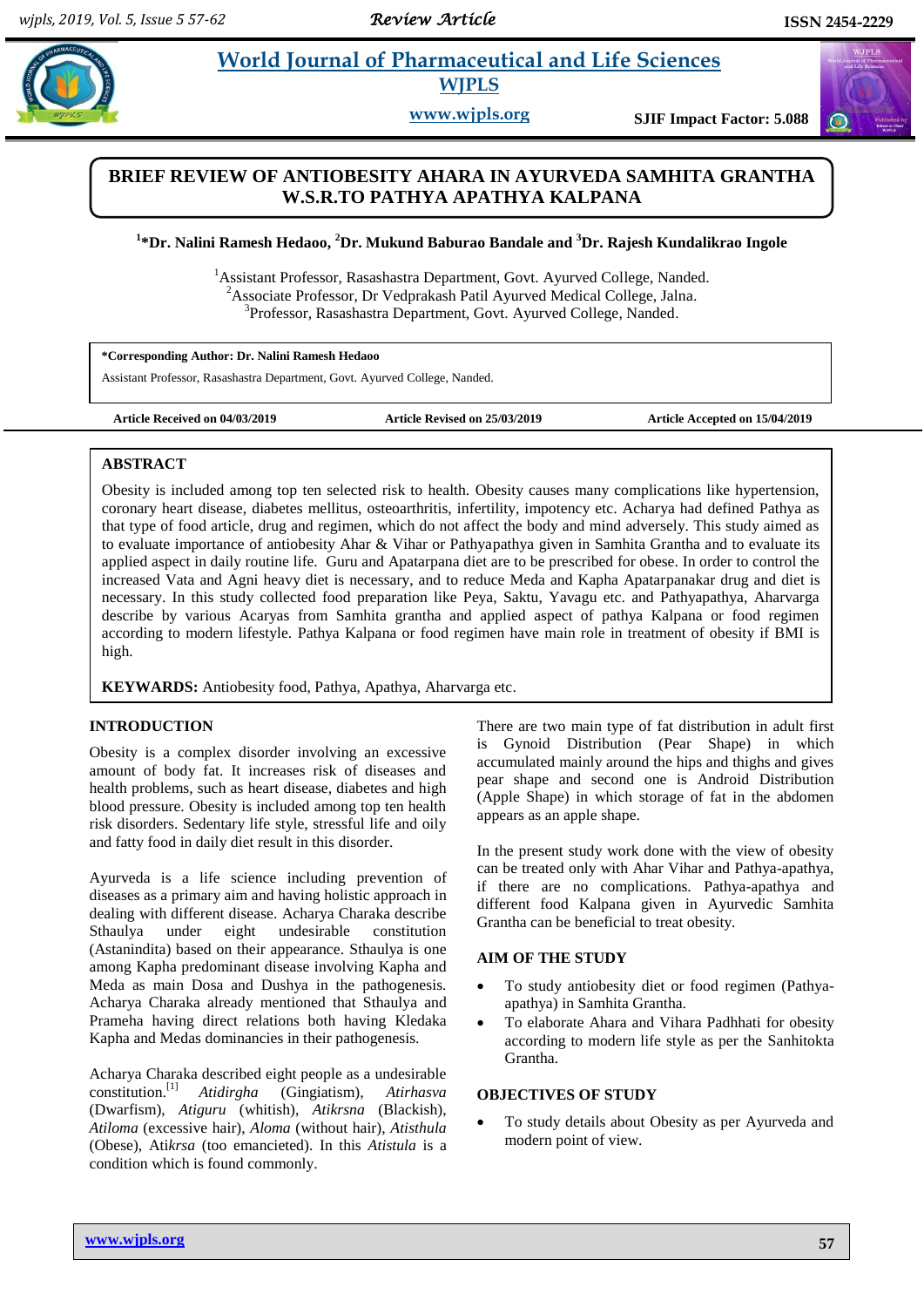- To compile antiobesity food given in Samhita grantha in the form of Pathya-apathya, Aharvarga, Vihar etc
- To elaborate food theropy for obesity disease as per the modern life style.

Medhyanti snihyati Anen Iti Medah I 2 Su. Su. 24/9

The ward Meda is derived from the root Stimida Snehana which stand for Sneha, fat, oil etc. According to Charaka, Vrkka (Kidney) and Vapavahan (Omentum) and according to Sushruta Vrkka and kati (Place of fat accumulation) and according to Vagbhata Vrkka and Mamsa (Vasa) are Mula of Meda. The word Sthaulya is derived from root Sthu with suffix ac, which stands probably for thick or solid or strong or big or bulky.

A person having heaviness and bulkiness of the body due to extensive growth especially in abdominal ln region is termed as stula, and the state of sthula is called sthaulya. As mentioned in Samhita grantha Sthaulya can be classified as:-

Charaka:- Sthula, Atistula Sushruta:- Sthaulya, Medoroga Vagbhata:- Adhika, Madhya, Hina Sarangadhara:- Medodosa

Acharya Sushrut mensioned that rasa dhatu is responsible for both sthaulya and karshya.

#### **Causes of obesity according to different Acharya**

| <b>Causes of</b><br>obesity | $Charaka^{[3]}$                                   | Sushrut Samhita <sup>[4]</sup>     | Asthanga hrudya <sup>[5]</sup>             |
|-----------------------------|---------------------------------------------------|------------------------------------|--------------------------------------------|
|                             | Atisampurana – over eating                        | Sleshmic ahar<br>sevan, Adhyashan, | Guru, Snigdha, Santarpan<br>padartha sevan |
| $\overline{2}$              | Guru, Madhur, Sheet, Snigdha<br>Ahar dravya sevan |                                    |                                            |
| 3                           | Avyayam                                           | Avyayam, Diwaswap                  |                                            |
| 4                           | Vyavay                                            |                                    |                                            |
| 5                           | Divaswapna                                        |                                    |                                            |
| 6                           | Harsha Nityatvad                                  |                                    |                                            |
| 7                           | Avoid worries etc Manasik Vikara                  |                                    |                                            |
| 8                           | Mother and father Beej Anusar                     |                                    |                                            |

#### **Symptoms of Obesity**

| <b>Symptoms</b><br>of obesity | Charaka Samhita                      | Sushrut<br><b>Samhita</b><br>Sutrasthan 15/37   | Ashtanga<br>Hrudya su.11/10       | Ashtanga Sangraha su.24/22                                |
|-------------------------------|--------------------------------------|-------------------------------------------------|-----------------------------------|-----------------------------------------------------------|
|                               | Rhasa<br>Ayush<br>Shortening of life | Increase appetite                               | Alpa Cheshta                      | Sphik, Udar, Stan Sthula                                  |
| 2.                            | Javoparodh                           | Snoring, Thakan,<br>Sedation,<br>blurred speech | Sphik,<br>Stana.<br>Udar Lambanam | Dhatushaithilya. Alpa<br>ayu,<br>Alpabala, blurred speech |
| $\mathcal{R}$                 | Kruchhavyayayata                     | Alpavyavayata                                   |                                   |                                                           |
| 4                             | Daurbalya                            | Shithil kriya                                   |                                   | DaurbalyaNidra                                            |
| 5                             | Dargandhya                           | Kshudrashwas                                    | Shwasa                            | Shwasa, Durgandhya                                        |
| 6                             | Swedabadh                            | Sweda, Sharir Daurgandhya                       |                                   | Atiswedapravritti                                         |
|                               | Kshudatimatra                        |                                                 |                                   | Increases of appetite.                                    |
| 8                             | Pipasa Atiyogcheti                   | Pipasa                                          |                                   | Increases of thrust                                       |
|                               |                                      | Margavarodh – Prameha,                          |                                   | Bhagandar,<br>Jwar, Udarroga,                             |
|                               |                                      | Pidaka, Jwara, Bhagandar,                       |                                   | Urustambha.<br>Prameha,                                   |
|                               |                                      | Vidradhi, Vatvikar                              |                                   | Prameha pitika Vidradhi etc.                              |

Further all causative factors describe in the Ayurvedic Classics can be classified into four groups

- 1. Aharatmik nidan (Dietary cause)
- 2. Viharatmak Nidan (Life style Factor)
- 3. Manonidan (Psychological Factor)
- 4. Anyanidan (Other causative Factors)
- 5. Bijasvabhava (Genetic Factor)
- 6. Rasayana- Vrsyatiseva
- 7. Brhmana therapy

#### **Role of various Nidana in the pathogenesis of Sthaulya**

The etiological factors describe by Acharya can be categorized under four categories

- 1. Dosa Dustikara Guru, Madhur, Sita Guna dominant diet.
- 2. Dhatu Daurbalyakara / Khavaigunyakara Beej svabhava, avyayama, avyavaya etc.
- 3. Agnimandyakara Atibhojana etc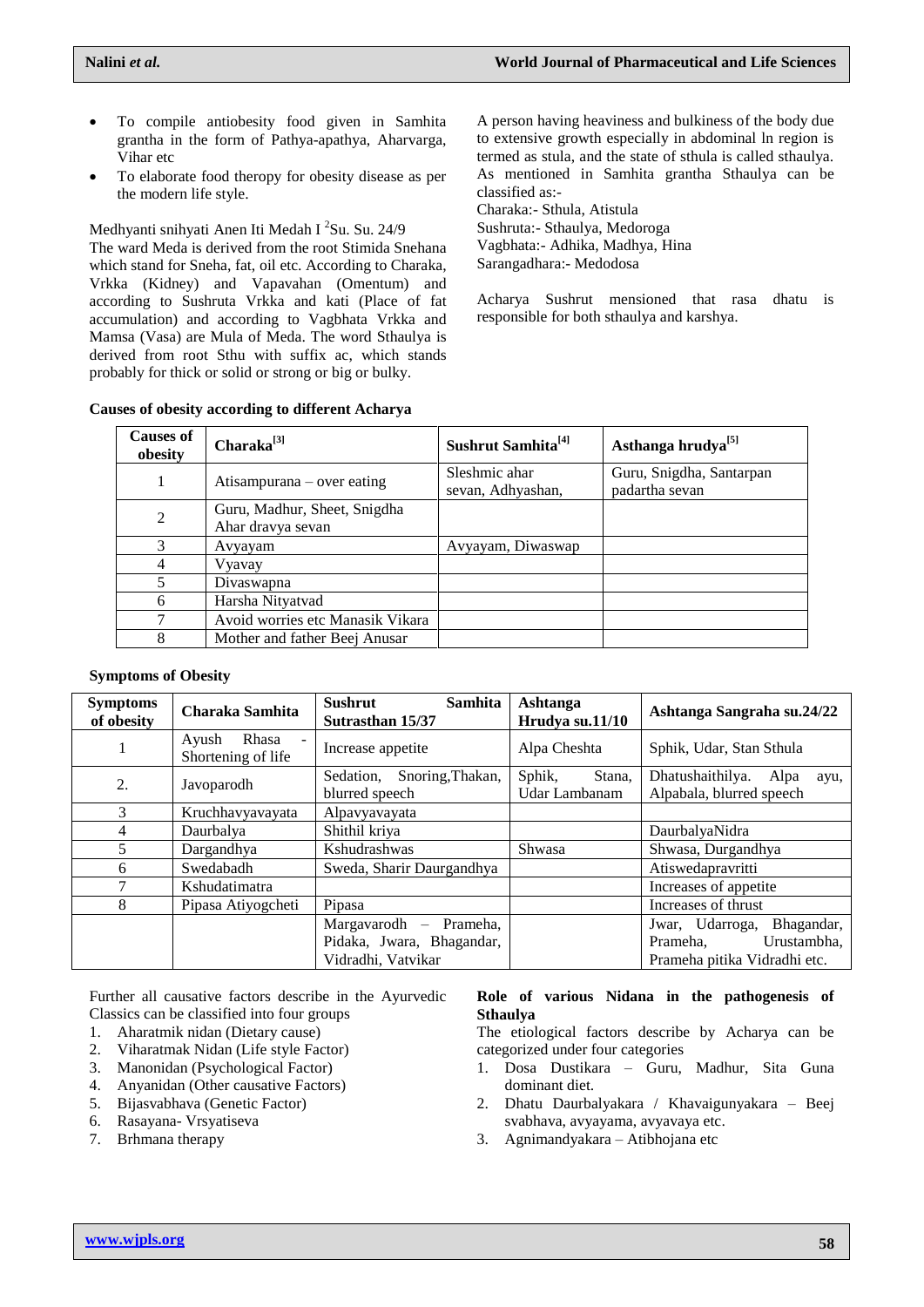4. Beej Dosa;- It impairs Medodhatvagni Poshakakarma which ultimately provide the base to sanchaya of Ama in Medodhatu leads to obesity.

#### **Treatment and Dietary Regimen for obesity**

As per Charak Sutrasthana aim of the Ayurvedic treatment not only removal of the causative factor of the disease but also restoration of the Doshika equilibrium. In Ayurveda obesity can be managed by three ways.

- 1. Nidanparivarjan
- 2. Sasodhana
- 3. Samsamana

In the present study focus on the food regimen or dietary therapy which comes under Samsamana treatment.

#### **Aim of the treatment in Sthaulya**

1. Alleviated of Vata, Pitta and Kapha along with consumsion of Medodhatu by increasing

#### **Food Treatment for Obesity**

Medodhatvagni is main aim of treatment of Sthaulya.

- 2. Administration of food which are heavy and weight reducing and that result in the reduction of Medas, Slesma and Vata. (CH. Su. 21/20-21). Such as Madhu has guru and Ruksha properties, hence it is ideal for the management of Sthaulya.
- 3. Administration of Virukshan and Chedaniya Dravya in Sthaulya.

#### **An ideal food for Sthaulya (Sampraptivighatana**)

Rasa-Katu, Tiktarasa

Guna – Ruksha, Tiksna

Virya – Usnavirya

Karma – Lekhaniya, Medohara, Amapacana, Dhatusoshan

| Samhita Grantha                            | <b>Food in Obesity</b>                                                                                                                   | Drug in obesity                                                                                                                                                                                                                                                                                                                                                                                        |
|--------------------------------------------|------------------------------------------------------------------------------------------------------------------------------------------|--------------------------------------------------------------------------------------------------------------------------------------------------------------------------------------------------------------------------------------------------------------------------------------------------------------------------------------------------------------------------------------------------------|
| Charak<br>Samhita <sup>[10]</sup>          | Tikshna Ruksha ahar, Madhu, Yava oat,<br>Prashatika, Priyangu, sawa jai, Kodo,<br>Moong, Kullatha, Chakramudgak, Arahar<br>beej, Paraval | Guduchi, Nagarmotha, Triphala, Takrarishta,<br>Vidanga, Sauntha, Kshar, Tikshna Lauha bhasma,<br>Amalaki churna, Bruhat Panchamool, Agnimantha<br>with Shilajatu                                                                                                                                                                                                                                       |
| Sushrut<br>Samhita $^{[11]}$ Su.<br>15/37  | Madhu, Yava, Moonga, Kondo, Shyamak,<br>Uddalaka etc Virukshan and Chedaniya<br>dravya                                                   | Shilajeet, Guggulu, Gomutra, Triphala,<br>Lauhabhasma, Rasauta,                                                                                                                                                                                                                                                                                                                                        |
| Astanga<br>sangraha $^{[12]}$ su.<br>24/35 | Kulathha, Yava, Jwar, Bajara, Moonga,<br>Madhu udaka, Mastu, Takra, Tikshna<br>Ushna Rukasha Kshar, maricha, Madhu                       | Vidangarishta etc arishta, shilajeet, Triphala,<br>Guduchi Abhaya, Musta, Rasanjan, mahat<br>panchamool, Guggulu, Agnimantha,<br>Vidangadi Lauha, Vidanga, Nagar, Kshar,<br>Lauhabhasma, Yava, Amalaki in equal quantity<br>lavigated with madhu.<br>Madanphaladi Kwath pana<br>Kutajadi Kwath Pana<br>Hingwadi takra/ Dadhi/ Manda/ Kolarasen Pana<br>Vidanadi dravya with Lauhodaka<br>Yoshadi Manth |

| Samhita grantha           | Vihar                                           | <b>Other treatment</b>               |  |
|---------------------------|-------------------------------------------------|--------------------------------------|--|
| Charaka Samhita           | Manasik  <br>Vyavay.<br>Vyayam,<br>Prajagarana, | ushna<br>Basti. Ruksha<br>Ruksha and |  |
|                           | Parishram                                       | ubatana                              |  |
| Sushrut Samhita Su. 15/37 | V yayam                                         | Lekhan Basti prayoga                 |  |
|                           | Chinta Vyavay, Vyayam, shodhana, Ruksha         | Udavartan, Swedan, Asruk Strav       |  |
| Ashanga Sangraha 24/32    | snan,                                           |                                      |  |

### **Other Treatment for obesity**

| Sr.No.         | <b>Samhita</b>           | Kalpana                           | <b>Remark</b>                                                                                       |
|----------------|--------------------------|-----------------------------------|-----------------------------------------------------------------------------------------------------|
|                | Charak su 2/25<br>pno.56 | Medorogartha Yavagu               | Gavedhuk, Madhu                                                                                     |
| $\overline{2}$ | Charak su 2/29<br>Pno 57 | Bhedini and<br>vatanulomak Yavagu | Bhedaka - Yavakshar chitrak, Hing, amlavetas<br>Anulomaka – Harad, Piparmool, Sauntha               |
| 3.             | Charak su 4/1            | Jivaniya Mahakashay               | Jivak, Rhushabhak, Meda, Mahameda, Kakolo, Kshirkakoli,<br>Mudgaparni, Mashaparni, Jivanti, Mulethi |
| 4.             | Charak su 4/3            | Lekhaniya Mahakashay              | Nagarmotha, kuta, Haldi, Daruhaldi, Vacha, Atis, Katuki,<br>Chitrak, Chirbilva, Haimavati           |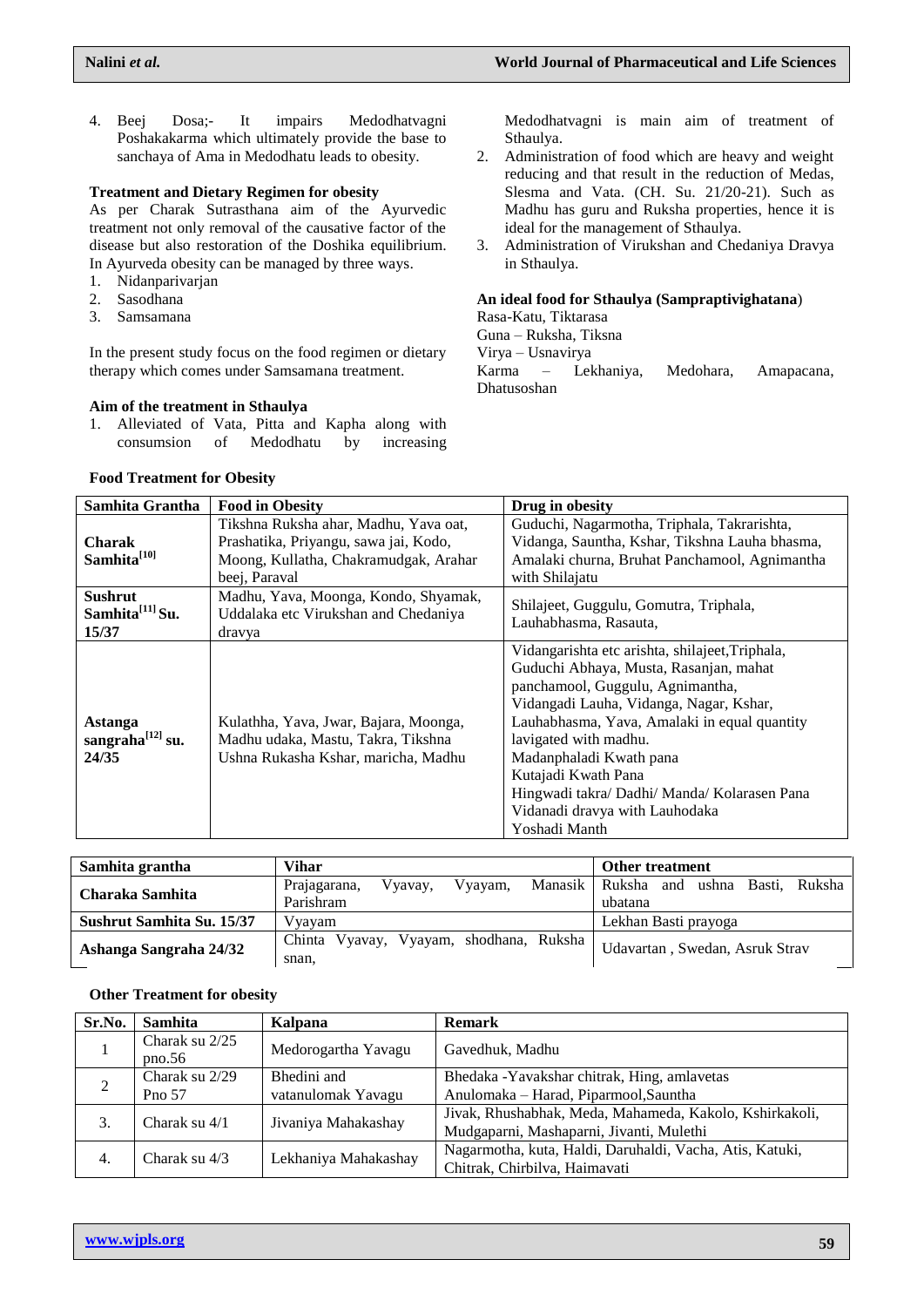| 5.  | Charak Su, 4/4                     | Bhedaniya Mahakashay                | Nishoth, Arka, Eranda, Kalihari, Danti, Chitrak, Chirbilwa,<br>Shankhini, Katurohini, Swarnakshiri                                                                             |
|-----|------------------------------------|-------------------------------------|--------------------------------------------------------------------------------------------------------------------------------------------------------------------------------|
| 6.  | Charak su 4/22                     | Swedopaga Mahakashay                | Sahijana, Eranda, Madar, Vruchhik, Punarnava, Yava, Tila,<br>Kulthha, Udada, Ber                                                                                               |
| 7.  | Charak su 4/23                     | Vamanopaga<br>Mahakashay            | Madhu, Mulethi, Kovidar, Karbudar, Kadamba, Vidula, Bimbi,<br>Shanapushpi, Sadapushpi, Pratekpushpi                                                                            |
| 8.  | Charak su 4/24                     | Virechanopaga<br>Mahakashay         | Munakka, Gambhari Phala, Phalasa, Haritaki, amalaka,<br>Baheda, Kuval, Badar, Karkadhu, Pilu                                                                                   |
| 9.  | Charak su $4/15$                   | Mutravirechaniya<br>Kashay          | Vrukshadani, Gokharu, Punarnava, Suryavarta, Pashanbhed,<br>Darbha, Kusha, Kasha, Gunda, Sharamoola                                                                            |
| 10. | Charaka Su. 4/38<br>p. no. 91      | Shothahar Mahakashay                | Padhal, Arani, Sonapatha, Bel, Gambhar, Choti Kateri, Hingu,<br>Agar, Surasa, Bhumyamalaki, Jivanti, Chanda.                                                                   |
| 11. | Charaka<br>$Su.22/18$ p no.<br>427 | Ten types of langhan                | Vaman, virechan, shiro virechana, Niruha, Pipasa, Vayu sevan,<br>Atap sevan, Pachan dravya sevan, Upavas, Vyayama                                                              |
| 12  | Charak su 23/9<br>p. no. 437       | Treatment of<br>Santarpanjanya roga | Vaman, Virechan, Raktamokshan, Vyayam, Upavas,<br>Dhumpana, Kshaudra abhaya Prasha, Ruksha anna sevana.<br>Triphaladi Kwatha Mustadi Kwath Vyoshadi Saktu Trushanadi<br>Mantha |

| Sr. No. | Reference                              | <b>Dravya</b>                                           | Guna                                                                                                                                                                                                                                                                                                                                                                                                                                                                      |
|---------|----------------------------------------|---------------------------------------------------------|---------------------------------------------------------------------------------------------------------------------------------------------------------------------------------------------------------------------------------------------------------------------------------------------------------------------------------------------------------------------------------------------------------------------------------------------------------------------------|
| 1.      | Charak Su 27/245                       | Madhu                                                   | Types Charak -4 Sushrut -8 Makshik- Best<br>Rasa -Kashay, Madhur Virya - Shit Ruksha,<br>Sandhan, Chedana, Vatkarak, Rakta, Kapha vikar<br>nashak, Yogvahi, beneficial in small quantity.<br>Ushna madhu Mrutukarak<br>Ajirn due to madhu- Mrutukarak<br>Sushrut Su 45/141 P. No. 45<br>Navin Madhu-Bruhan, Alpasleshmahar, Rechaka<br>Puran Madhu (after 1 Year) - Medohar<br>Pakwa (restoring time in honeycomb)-<br>Tridoshahar<br>Aama Madhu- Amla, Tridosha Prakopak |
| 2.      | Charak Su. 27/229 p no<br>411          | Takra<br>Dadhimanda                                     | Shoph, arsha, Grahani, Mutrakruchha, Udar-roga,<br>Aruchi, Snehavyapad, Pandu, Vishavikar<br>Vat Kapha nashak, Strotovishodhak                                                                                                                                                                                                                                                                                                                                            |
| 3.      | <b>Charak Su. 27/258 P.</b><br>No. 415 | Brushta Tandula                                         | Krutrim Vishvikar, Kaphaj Roga                                                                                                                                                                                                                                                                                                                                                                                                                                            |
| 4.      | Charak Su. 27/263 P.<br>No.415         | Sattu (Prepared From<br>Jau, Chana, Matar,<br>Maka etc) | Vatvardhak, Ruksha, Bahuvarcho, Anulomak,<br>sadya balavardhak,<br>Chaval sattu - Madhur, Laghu, Sheetal,<br>Grahi, Raktapittaghna, Trushna, Chardi, Jwara                                                                                                                                                                                                                                                                                                                |
| 5.      | Ah. Hr. 6/ 4 P. No. 87                 | Raktashali                                              | Uttam, Truptighna. Tridoshanashak                                                                                                                                                                                                                                                                                                                                                                                                                                         |
| 6.      | Ah. Hr. 6/6 P. No. 87                  | Yavak /Jav                                              | Madhur ushna, Guru, Snigdha, Amlavipaki,<br>Kaphapittakarak                                                                                                                                                                                                                                                                                                                                                                                                               |
| 7.      | Ah. Hr. 6/7 P. No. 87                  | Sathidhanya                                             | Snigdha, Grahi, Laghu, Madhur, Tridoshashamak,<br>Sthir, Sheeta                                                                                                                                                                                                                                                                                                                                                                                                           |
| 8       | Ah. Hr. 6/15 P. No. 89                 | Godhum                                                  | Vrushya, Sheetvirya, Guru, Snigdha, Jivaniya,<br>Vatpittaghna, Sandhankar, Madhur, Sthirkar                                                                                                                                                                                                                                                                                                                                                                               |
| 9.      | Ah. Hr. 6/14 P. No. 89                 | Jau                                                     | Ruksha, sheeta, Guru, Madhur, Sara, vidvatkrut,<br>Viryavardhak, Sthaairyakar, Mutra, Meda, Kapha,<br>pitta shamak, Pinas, Shwasa, Kasa,<br>Urustambha, kantha, tvagaroganashak                                                                                                                                                                                                                                                                                           |
| 10.     | Ah. Hr. 6/17 P. No. 89                 | Chana                                                   | Raktapittanashak, Ruksha, Vatkarak,                                                                                                                                                                                                                                                                                                                                                                                                                                       |
| 11.     | Ah. Hr. 6/11 P. No. 88                 | Prashatik, Kodo and<br>Uddalak (Trundhanya)             | Sheeta, laghu, Vatkarak, lekhan, kaphapitta nashak                                                                                                                                                                                                                                                                                                                                                                                                                        |
| 12      | Ah. Hr. 6/12 P. No. 88                 | Priyangu (trundhanya)                                   | Bhagnasandhankrut, bruhani, guru                                                                                                                                                                                                                                                                                                                                                                                                                                          |
| 13      | Ah. Hr. 6/18 P. No. 90                 | Masoor<br>Matar                                         | Kantivardhak<br>Vatkarak                                                                                                                                                                                                                                                                                                                                                                                                                                                  |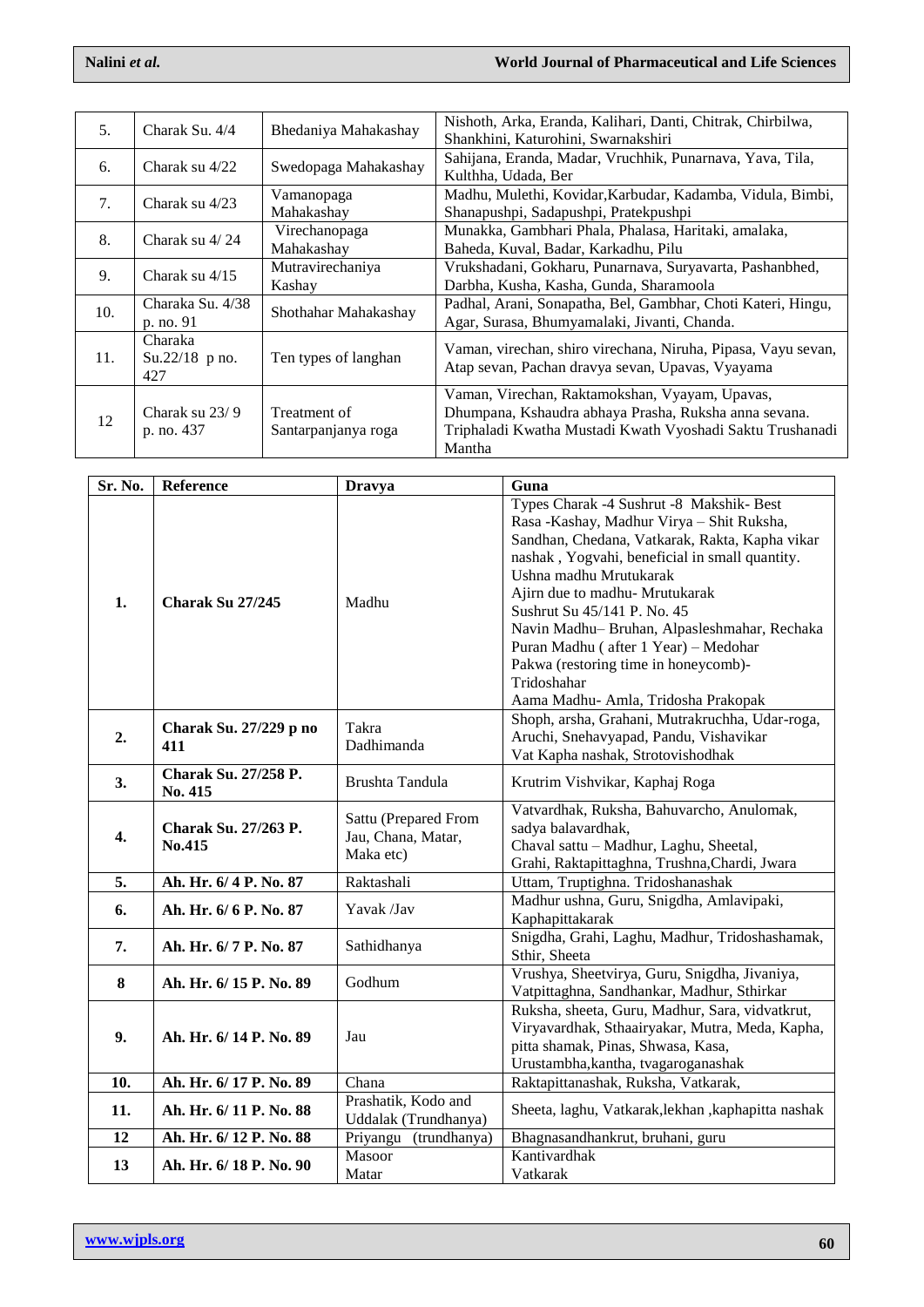|    |                        | Rajamasha                                | Vatkarak, ruksha, guru                                                                                                                       |
|----|------------------------|------------------------------------------|----------------------------------------------------------------------------------------------------------------------------------------------|
| 14 | Ah. Hr. 6/19 P. No. 90 | Kulathha                                 | Ushna, amla, shukrashmari, shwas, pinas, kasa,<br>Arsha, kapha, vataghna, pitta rakta vardhak                                                |
| 15 | Ah. Hr. 6/21P. No. 90  | Masha<br>(nikrushta in Shimbi<br>dhania) | Snigdha, balavardhak, Kaphakaraka,<br>Malavardhak, Pittakarak, sara, Pachana, guru,<br>Ushna, Vatnashak, Madhur, shukravardhak,<br>Virechaka |

| Pathyapathya given by different Acharya |  |  |
|-----------------------------------------|--|--|
|                                         |  |  |

| Sr.<br>No. | Aharvarga                    | Pathya                                                                                                                  | Apathya                                              |
|------------|------------------------------|-------------------------------------------------------------------------------------------------------------------------|------------------------------------------------------|
| 1.         | Sukadhanya<br>(cereal grain) | Laja,<br>Puransali, Kodrav, Syamaka, Yava, Priyangu,<br>Prasatika, Kanguni, nivara, koradusaka, Jurna                   | Navadhanya (Sali), Godhuma                           |
| 2.         | Samidhanya<br>(Pulses)       | Mudga, Rajamasa, Kulatha, canaka, masura, adhaki,<br>makusthka                                                          | Masa, Tila                                           |
| 3.         | Sakavarga<br>(vegetables)    | Patola, patrasaka, sigru, vrntaka,<br>katutikta.<br>vastuka,<br>trapusa, vartaka, ervaruka, ardraka, mulaka, surasa etc | Kandasaka, Madhurarasatmaka                          |
| 4.         | Phalavarga<br>(fruits)       | Kapittha, Jambu, amlaki, Bibhitaka, haritaki, marich,<br>pippali, eranda, karkati, ankola, naranga, vilvapatra          | Madhurphala                                          |
| 5.         | Dravavarga                   | Madhu, takra, usnajala, tila, sarsapataila, asavarishta,<br>surasava, jirnamadya                                        | Milk preparation (kshir, dadhi,<br>sarpi, ikshurasa) |
| 6.         | Mamsavarga                   | rohitamasya                                                                                                             | Anup, audaka, gramyamansa                            |

Pathya Vihar:- Srama, Jagarana,Nityabramana,vyavay, Chinta, Soka, Krodha

Apathya Vihar:- Sital jala sevana, Divaswapana, Avyavay, Avyayam, Atiasana, Sukhasaiya sevan, Nityaharsha, acinta.

### **DISCUSSION**

In todays life obesity is a disorder which prone to many complications like heart diseases, diabetes etc, In Modern days Indian peoples haven't time for taking proper Indian diet, especially young generation becomes addict of fast food due to fashion, taste and unawareness about health problems.

In Charaka sutrasthana Obesity is included among eight undesirable constitution. In India two types of fat distribution found mostly that are pear shape and apple shape. Meda is among one of the saptadhatu. In Sthaulya disease, due to nidan sevan like atisampurana or sleshmic ahar sevana, avyayam, Diwaswap, Nitya harshatvat, or beej dosha dushti aggrevate kledaka kapha, samana vata and disturb pachak pitta which converted into asamyak rasa dhatu. Due to dhatvagnimandya and asamyak Rasa dhatu formation only accumulate meda dhatu and other dhatu becomes weak following by dhatudaurabalya with lakshana like excessive growth of fat at sphik,udar,stan , increase appetite, shortening of life, alpavyavayata, daurgandya, pipasa. Prameha pidaka, jwara, Bhagandar, Vidradhi, Vatvikar these are the complications of sthaulya.

In the present study specially focus on how can obesity control only by Ahar -vihar & pathya, apthya if patient doesn't have any complication. The line of treatment for obesity is Nidanparivarjan, work on Medodhatvagni and concentration on Pathya, Apathya. In Charaka

Sutrasthana drug or food like Madhu described which are heavy and weight reducing result in decrease in m\Meda, Vata, Kapha. Madhu is a main food in obesity but it may administer with precaution because it may cause Ajirna and complications with Ushnodaka.

To control obesity without any medicine only by food we have to plane strictly. Avoid junk food, fast food etc. Among Sukdhanya avoid Godhum & Navadhanya instead of Jwara, Laja, Syamaka, Yava. In Shamidhanya avoid Masa and Tila. Mudga is laghu diet which is easily digest and Tridosashamak. Among Sakavarga avoid Kandasaka and take Patola, Sigru, Vruntaka etc. From Phalavarga avoid Madhurphala and mostly take Kapittha, Jambu, Marich, Amalaki etc. Among Dravyavarga avoid milk preparation and mostly like Madhu, Takra and Ushnodaka.

Shrama, Jagaran, Nityabhraman, Vyavay, Chinta, Soka, Krodh these element also treat obesity.

# **RESULT**

- In Ayurveda Samhita grantha complete diet therapy is given which will be beneficial for obesity patients in the form of Patya, Apathya, Aharvarga, Vihar.
- For best Ayurvedic treatment for obesity also have to concentrate on diet regiment other than medicinal treatment.
- Modern life style more prone to obesity ,then more scope for clinical and experimental study have to be design with special reference to diet, Pathya and Apathya.